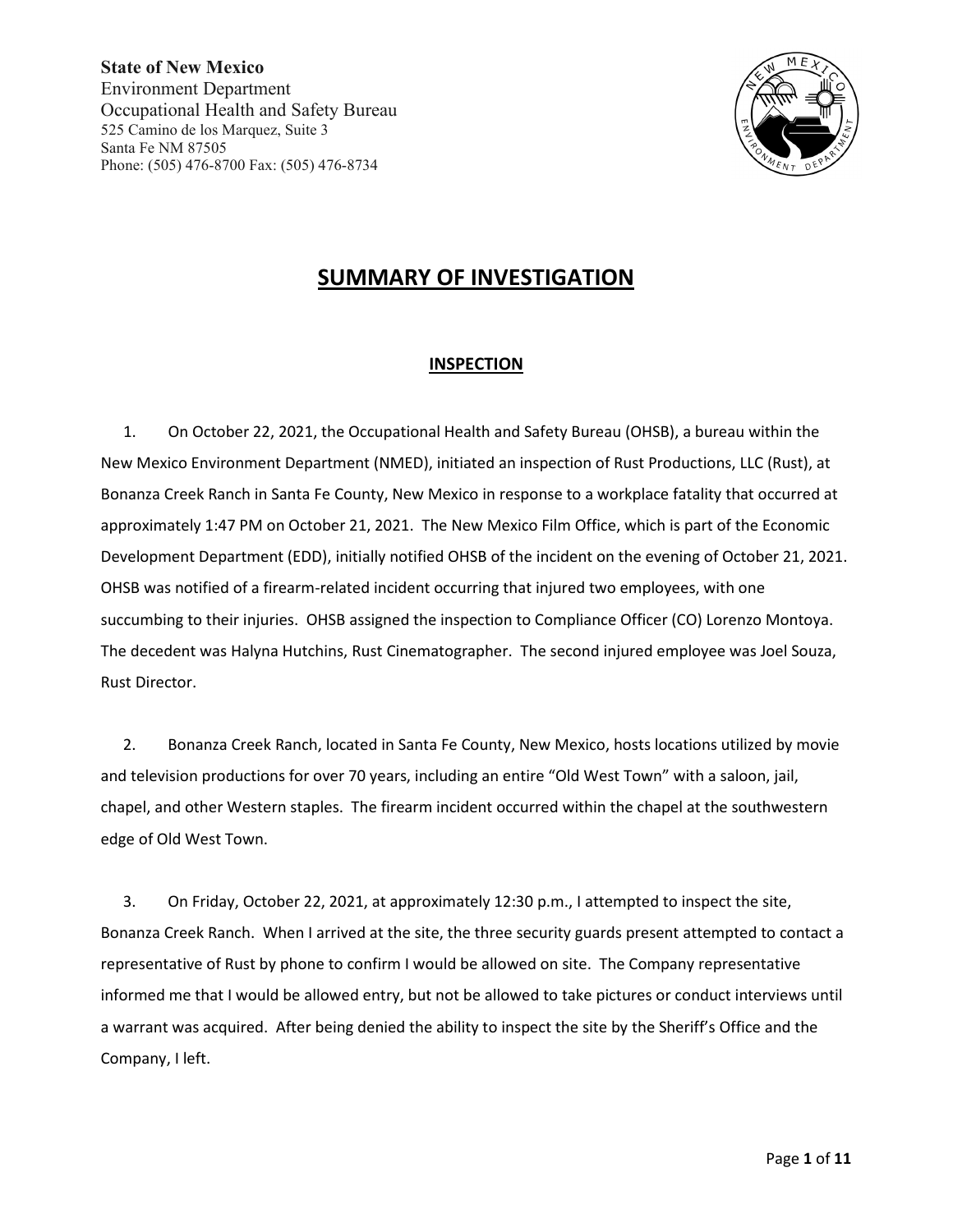

4. On October 24, 2021, following the Sheriff's Office releasing the site, Rust granted NMED access to inspect the site without a warrant.

5. On Monday, October 25, 2021, I conducted an opening conference and walkaround of the worksite, including the chapel. In attendance from NMED were CO Montoya, Compliance Supervisor Melissa Romero, and Assistant General Counsel Mia Napolitano. Representing Rust was Denise Stevens and Gabrielle Pickle, Line Producer. Also present was Jessica Hoffman, Field Representative of the International Alliance of Theatrical Stage Employees (IATSE) union. As a "Low Budget Contract" film, not all employees were union members, however, all employees were covered by a collective bargaining agreement with IATSE.

6. Following the walkaround on October 25, 2021, OHSB held the first closing conference outside the chapel with Gabrielle Pickle and Denise Stevens. I informed Rust representatives that OHSB would follow up to schedule employee interviews.

7. On March 18, 2022, I conducted a second closing conference with Ryan Smith, Producer, and Rust's legal representatives from Pillsbury Law including Derek Mayor, Tom Van Wyngarden, and Aaron Dyer. During the discussion, I explained that a citation related to safety practices on the use of firearms may be issued, and that abatement for such a citation would require an effective firearms safety program, which could include implementing and building upon the Industry Wide Labor-Management Safety Committee's "Safety Bulletin #1, Recommendations for Safety with Firearms and Use of Blank Ammunition".

## **FINDINGS**

8. The firearm involved in the accident is a modern replica of a Colt .45 caliber revolver, "Long Colt" in style. Rust had 13 such revolvers for the production in total, from manufacturers Piette, Uberti, and Cimarron. In film, firearms are typically controlled by the "Props Department," with the individual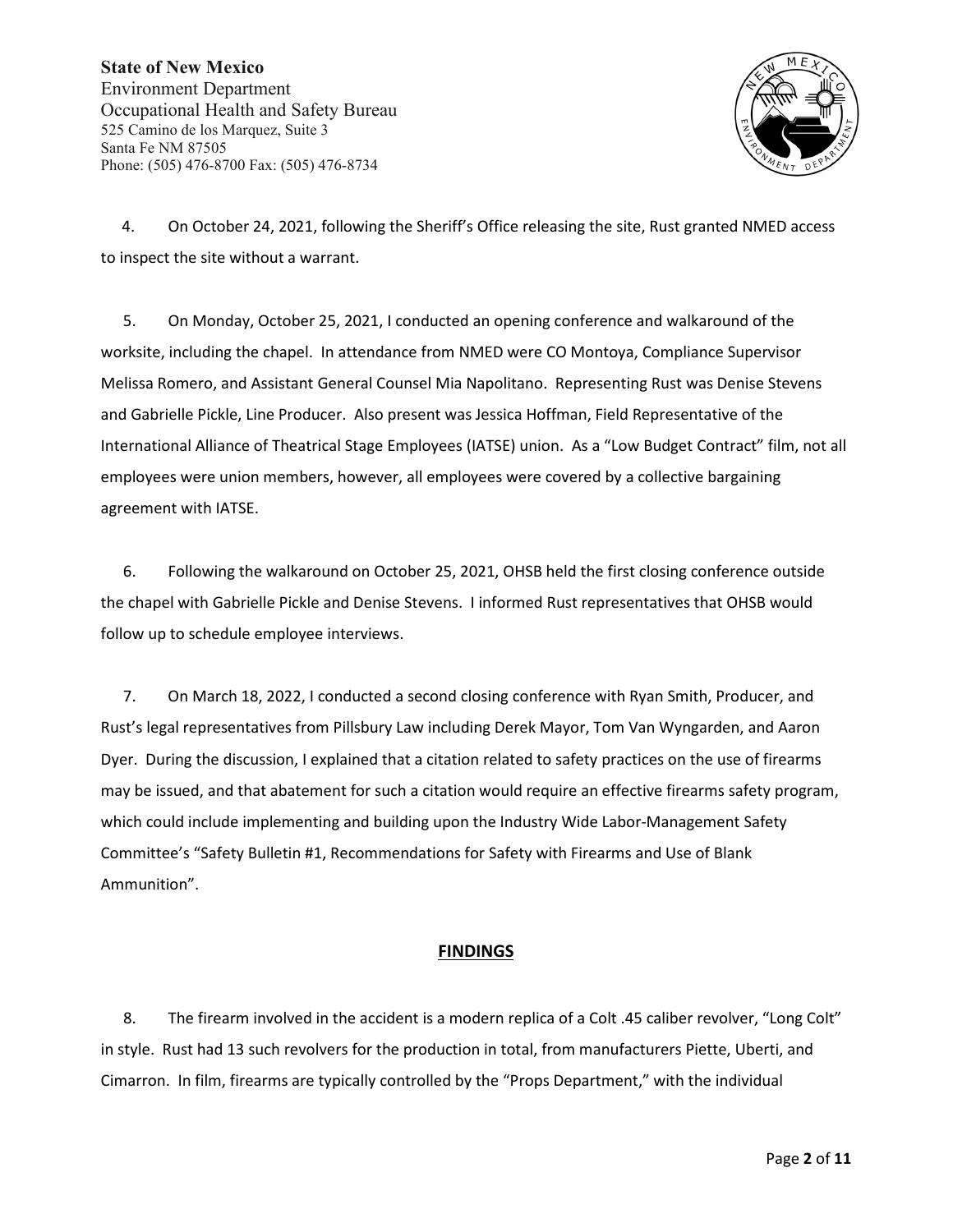

responsible for handling firearms and ammunition titled "Armorer" or "Weapons Handler." The Armorer for this film was Hannah Gutierrez-Reed, and her immediate supervisor was Sarah Zachary, Props Master (or Property Master). Nicole Montoya, Props Assistant, provided support to Zachary and Gutierrez-Reed. The Rust Props Department was small, and for administrative purposes was placed under the "Art Department" headed by Bryan Norvelle, who provided support for Props but rarely worked with Zachary or Gutierrez-Reed.

9. Ryan Smith, Producer, was identified as overseeing the overall production. A management representative for Rust was Gabrielle Pickle, Line Producer, who directly hired individuals and crews, approved hours worked, and had authority to counsel or discipline employees in any department. Her immediate subordinate was Katherine "Row" Walters, Unit Production Manager, who shared similar authority. Also on the management team was Dave Halls, 1<sup>st</sup> Assistant Director and Safety Coordinator, who was the set manager and responsible for general workplace safety, who was peer in authority to Gabrielle Pickle and Row Walters.

10. Alec Baldwin, Actor and Producer, and Joel Souza, Director, negotiated with various producers to help create and fund the Rust project. Alec Baldwin's authority on the set included approving script changes and actor candidates. Alec Baldwin handled the revolver and fired the round that struck and injured Halyna Hutchins and Joel Souza.

11. Hannah Gutierrez-Reed reported to Sarah Zachary for direction on daily tasks; Sarah Zachary reported to Bryan Norvelle; Bryan Norvelle reported to Row Walters; and Row Walters reported to Gabrielle Pickle. Due to the nature of her position as the sole Armorer for Rust, Hannah Gutierrez-Reed regularly corresponded with Gabrielle Pickle directly via text messages and emails. Hannah Gutierrez-Reed performed armorer duties such as demonstrating that a firearm was "cold" or "hot," with Dave Halls. Dave Halls was also responsible for identifying and correcting hazardous conditions related to firearms safety.

12. As Armorer, Hannah Gutierrez-Reed was responsible for storage, maintenance, and handling of firearms and ammunition on set, and for training members of the cast who would be handling firearms. In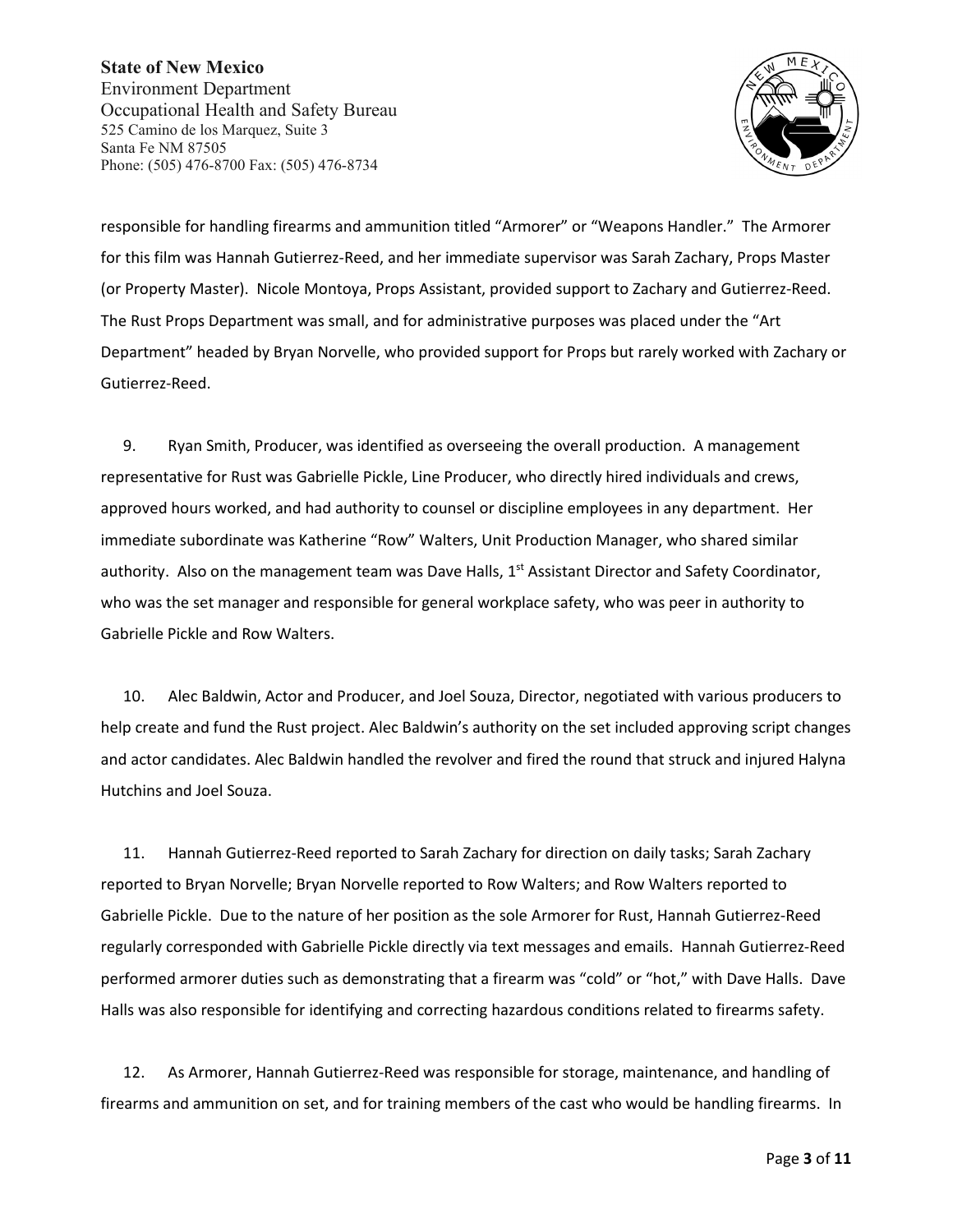

accordance with Rust safety procedures and industry-recognized safety practice, the Armorer is required to be present whenever firearms are being handled and should have the authority to determine whether an individual requires additional safety training. However, Rust also required Hannah Gutierrez-Reed to perform the role of Props Assistant to Sarah Zachary when firearms were not in active use. In an email conversation that occurred on October 10, 2021, Gabrielle Pickle informed Hannah Gutierrez-Reed that she was allowed 8 paid days at the Armorer's rate in her contract to perform Armorer tasks, and the rest of her time was to be spent as a Props Assistant.

13. Rust ordered ammunition, with the intent to receive blank and dummy rounds, from PDQ Arm & Props, located in Albuquerque, New Mexico. The Property Master stated that Rust did not intend to have live rounds on the set. Live rounds may be distinguishable from dummy rounds by either a small hole in the brass cartridge (indicating that there is no powder), by a missing or dimpled primer at the bottom of the cartridge, or by shaking the round and hearing the distinct clatter of a BB within. Unless a round is removed from a storage box or firearm and inspected, it can't be verified as a dummy round.

14. On October 14, 2021, Gabriel Pickle emailed Hannah Gutierrez-Reed addressing Armorer and Key Assistant Props duties and stating, "…it has been brought to my attention that you are focusing far more on Armor and not supporting props as needed." In the same email, Ms. Pickle informed Ms. Gutierrez-Reed that the "Production and AD team have seen twice that there was a shotgun left unattended after a scene." Ms. Pickle went on to state that she needed "…some type of check in / out system put in place immediately." Ms. Gutierrez-Reed responded by email the same day stating that the Armorer job was "…a very serious job and since we've started I've had a lot of days where my job should only be to focus on the guns and everyone's safety." Ms. Gutierrez-Reed later in the same email stated, "there are working guns on set every day and those are ultimately going to be a priority because when they are not that's when dangerous mistakes can happen."

15. On October 16, 2021, there were two firearms misfires on the Rust set. In the first instance, Sarah Zachary inadvertently fired a blank round as she finished loading a .45 caliber revolver that was aimed at the ground. To return the hammer to the closed position and make the firearm safe, the operator must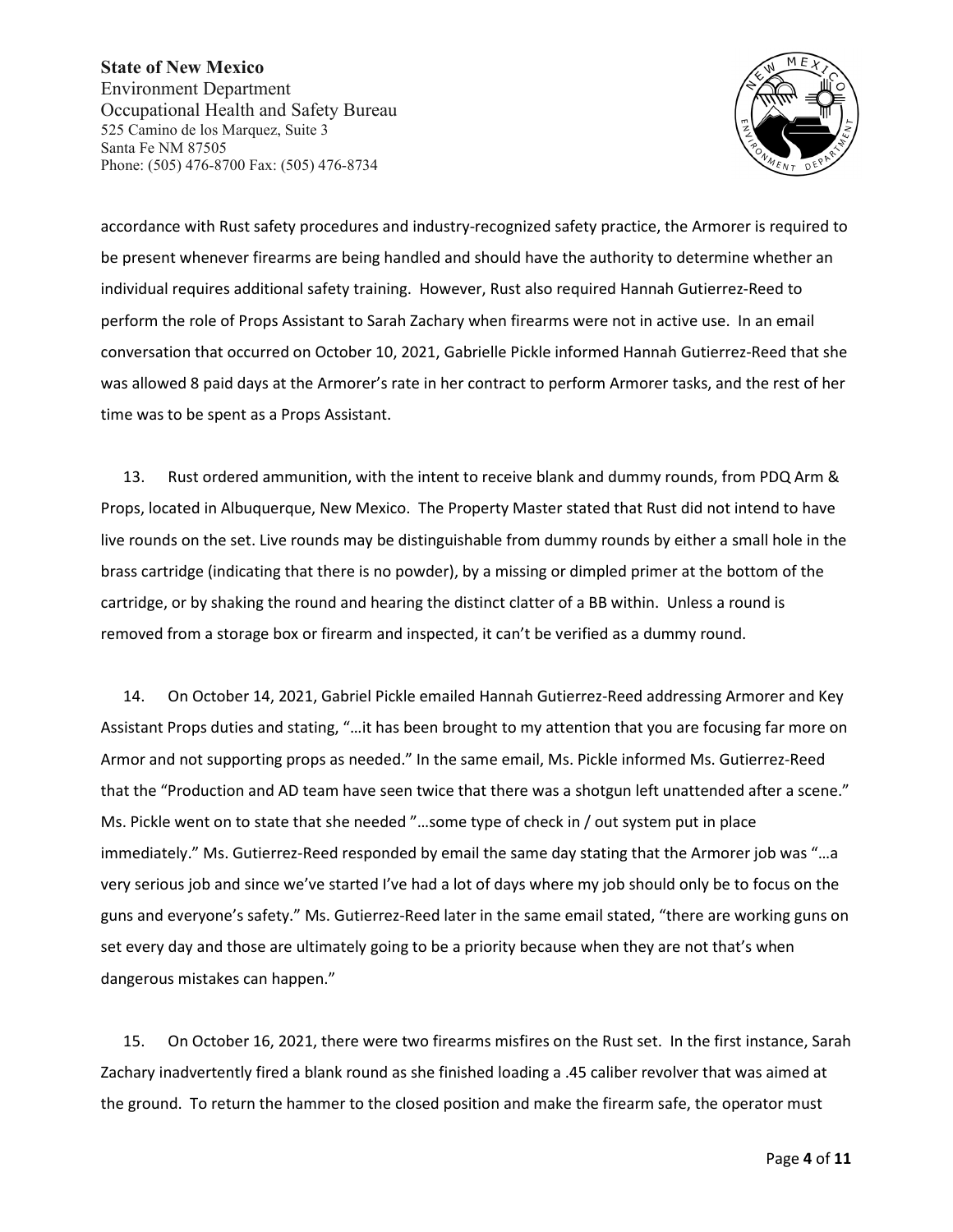

hold the hammer and depress the trigger, guiding the hammer to the closed position deliberately. In the case of the first misfire, the hammer slipped from Ms. Zachary's thumb or fingers, likely resulting in the firing pin on the hammer striking the primer which ignited the powder, firing the blank round.

16. The second misfire on October 16, 2021, involved Blake Teixiera, Stunt Double for Alec Baldwin, and a lever action rifle of unknown make and model. It is not known how the misfire happened, as according to some statements he was alone in "the cabin", and others state he was not alone. Hannah Gutierrez-Reed stated that Blake Teixiera's only comment was "it just went off." Hannah Gutierrez-Reed described that it is probable the rifle fired by being placed onto the ground too roughly.

17. On October 17, 2021, Hanna Gutierrez-Reed sent a text message to Gabrielle Pickle stating, "Hey, we're on day 8 of Armor days. So if there's gunfire after this you may want to talk to the producers." Ms. Pickle replied the same day that there would be "No more trading (sic) days." Ms. Gutierrez-Reed then asked to clarify, "Training days?" Ms. Pickle responded, "Like training Alec and such."

18. On October 20, 2021, Lane Luper,  $1<sup>st</sup>$  Assistant Camera, resigned citing safety concerns among other issues and stated in an email to Row Walters, "During the filming of gunfights on this job things are often played very fast and loose. So far, there have been 2 accidental weapons discharges and 1 accidental SFX explosive that have gone off around the crew between takes." Mr. Luper went on to state, "To be clear there are NO safety meetings these days. There have been NO explanations as to what to expect for these shots."

19. On October 21, 2021, Dave Halls handed the 0.45 caliber Colt revolver, loaded with what he assumed were dummy rounds, to Alec Baldwin. Mr. Baldwin aimed the revolver toward Halyna Hutchins and Joel Souza and a projectile was fired, striking Ms. Hutchins and Mr. Souza.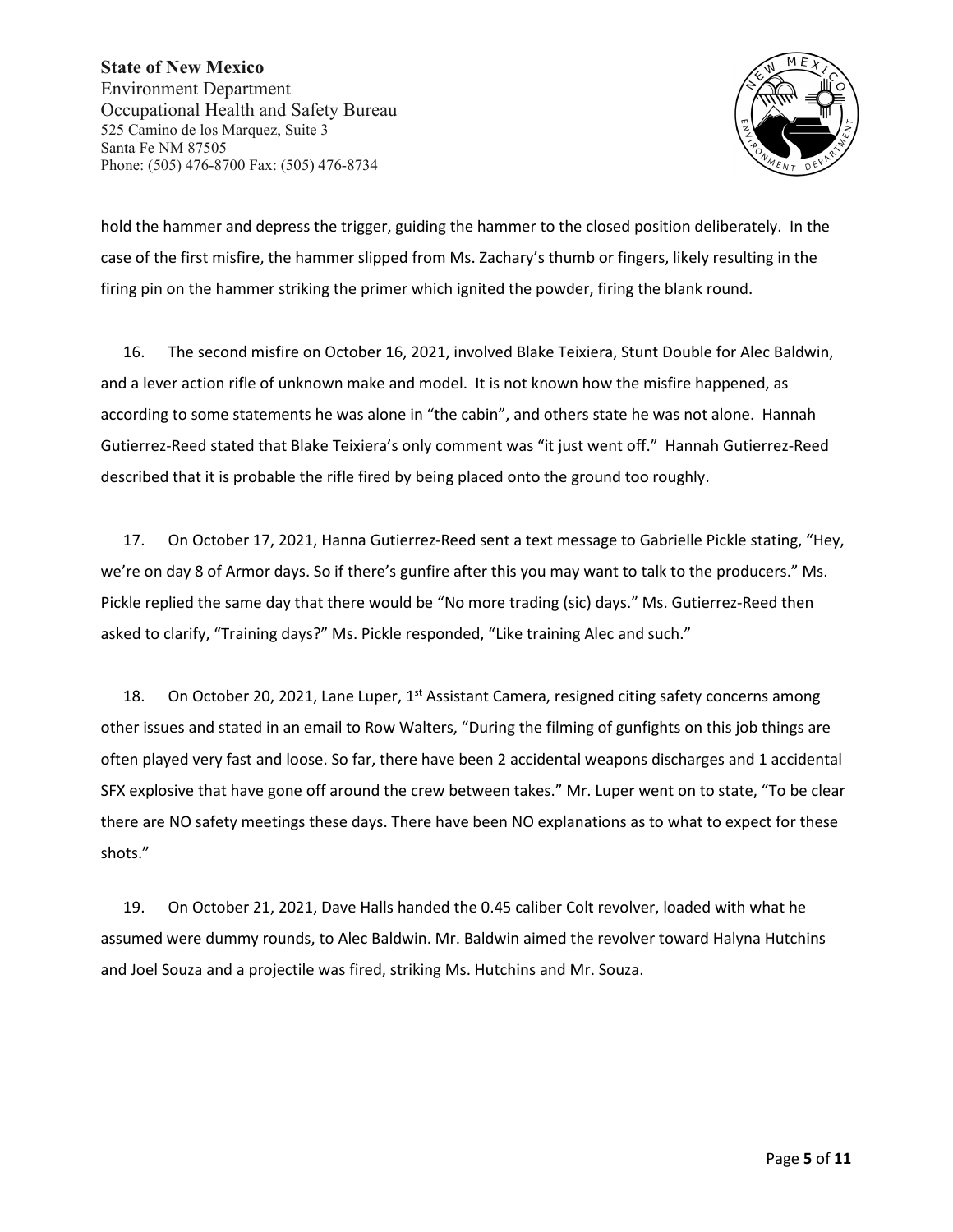

#### **CONCLUSIONS**

20. As a result of the inspection, OHSB determined that Rust was responsible for a serious violation of the New Mexico Occupational Health and Safety Act ("the Act"). While no specific state or federal OSHA standards exist for firearms used in the film industry, it is clear both the employer and the film industry recognized the hazard associated with the use of firearms on movie sets, and the potential for serious injury to employees. Further, Rust demonstrated plain indifference to the safety of employees by ignoring recognized hazards inherent to the use of firearms and ammunition by failing to take appropriate corrective or investigative actions after two firearms-related incidents (misfires) occurred on October 16, 2021, and after employee(s) notified management that they did not feel safe with how weapons were being handled on set. Rust failed to follow company safety procedures, which likely would have prevented the accident from occurring.

21. Rust management did not ensure their own safety procedures, taken from film industry "safety bulletins" issued by the Industry Wide Labor-Management Safety Committee, were followed at the worksite. According to the "General Safe Practices" document provided by Rust, "…the following safety bulletins were taken into consideration during the course of production: 'Recommendations for Safety with Firearms and Use of 'Blank Ammunition'.'' Additionally, on January 7, 2022, Rust's attorneys informed NMED that the Safety Bulletins used on set included "Recommendations for Safety with Firearms and Use of 'Blank Ammunition'.'' Rust's use of procedures from Safety Bulletin #1, Recommendations for Safety with Firearms and Use of Blank Ammunition (Bulletin #1), and Rust's failures to effectively implement those procedures, included the following:

> a. Bulletin #1: Page 1, The Property Master or Armorer will *"work in conjunction with the production's designated Safety Representative to assure that the following standards are adhered to."*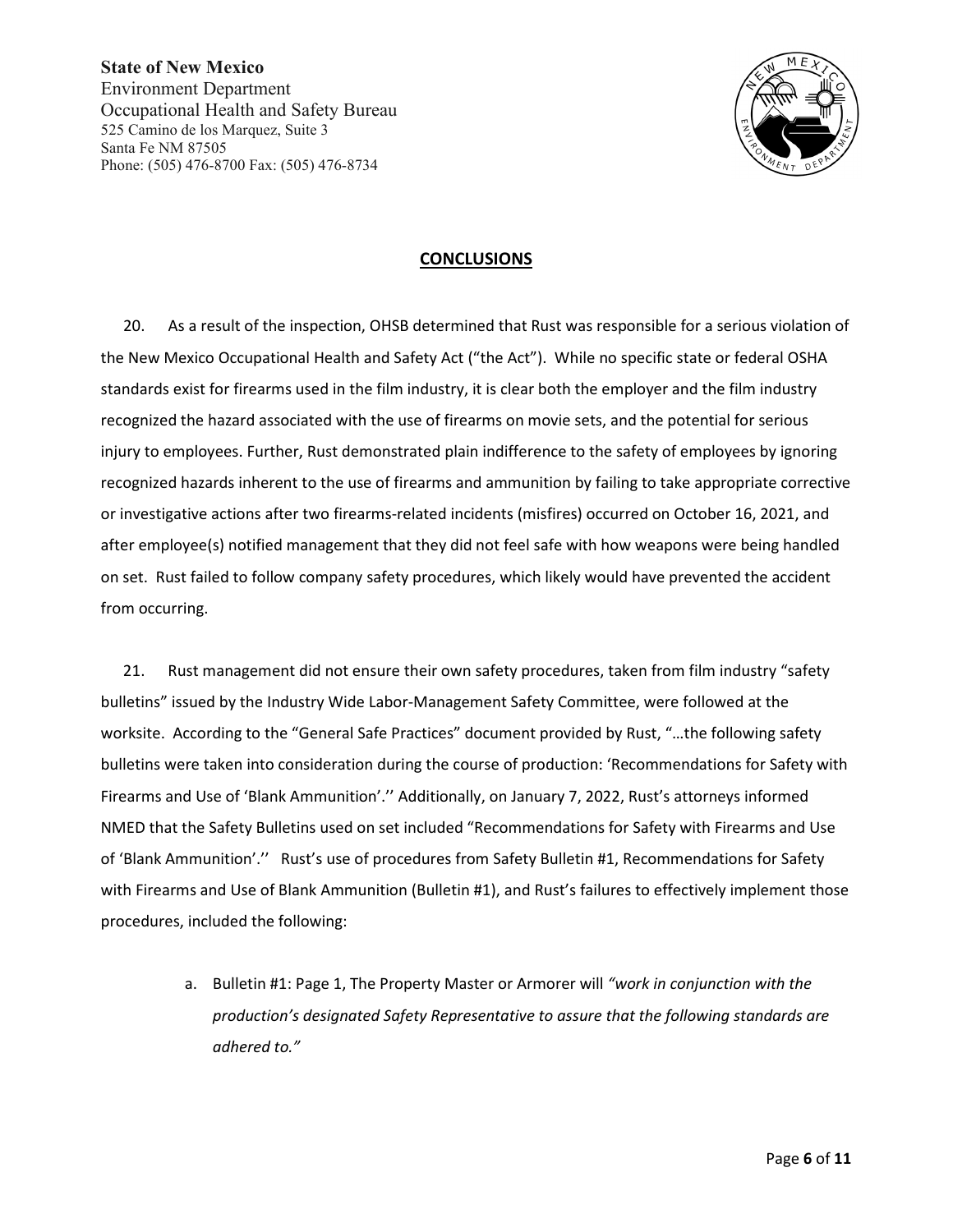

Failure to Implement: The standards listed in Bulletin #1 were not enforced by Rust managers and/or supervisors including but not limited to Sarah Zachary, the Property Master, and Dave Halls, the Safety Coordinator.

b. Bulletin #1: Page 1, *"Live ammunition is never to be used nor brought onto any studio lot or stage."* 

Failure to Implement: Rust did not develop a process to ensure live rounds were not brought onto set, including failing to afford the Armorer time to thoroughly inventory ammunition.

- c. Bulletin #1: Page 1, *"Before any use of a firearm in a rehearsal and/or on-camera sequence or off-camera use, all persons involved must be thoroughly briefed at an on-site SAFETY MEETING where the firearms will be used. This meeting shall include an "on-site walk through" and/or "dry-run" with the Property Master (or …), designated production representative, and anyone that will be using and/or handling a firearm."* Failure to Implement: Employees stated that while safety meetings took place, they were not conducted each day firearms were used on set, and often any mention about firearms was brief and not specific.
- d. Bulletin #1: Page 1, *"No one shall be issued a firearm until he or she is trained in safe handling, safe use, the safety lock, and proper firing procedures. If there are any questions as to the competency of the person who will use the firearm, the Property Master (or…) shall determine if additional training is required;"* and Page 3, *"9. Ensuring that a sufficient amount of time has been allotted for training and rehearsal."* Failure to Implement: Gabrielle Pickle instructed Hannah Gutierrez-Reed on October 17, 2021, that "no more trading(sic) days" would take place, "Like training Alec and such." Rust management did not provide the Armorer (or Property Master) with the authority to determine if additional training was required, in violation of Rust safety procedures.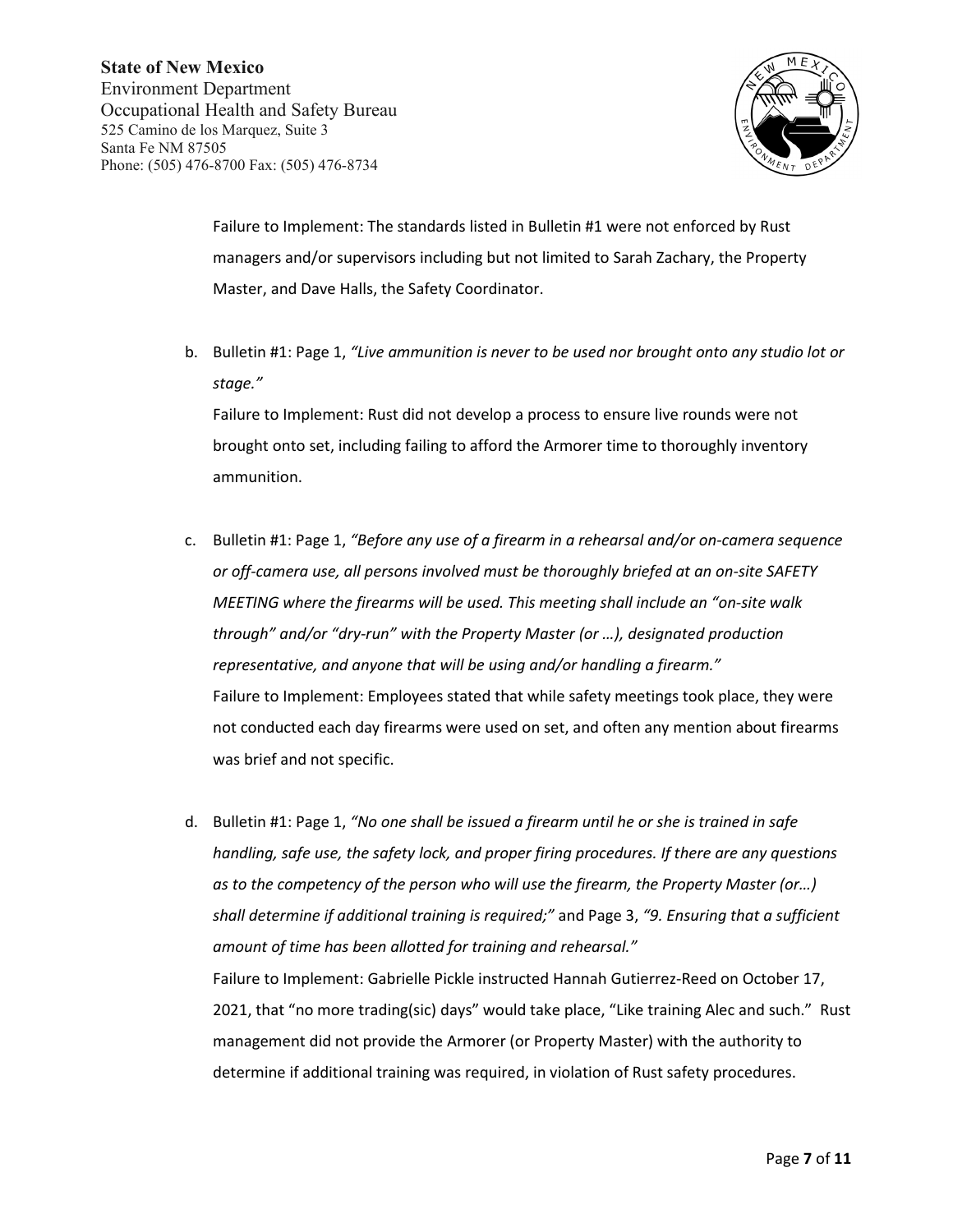

e. Bulletin #1: Page 1, "*Additionally, this Bulletin should be attached to the call-sheet- each day firearms will be used.*"

Failure to Implement: During OHSB's interview of Dave Halls, he referred to the safety bulletins, "…between the unions, between the Screen Actors Guild and IATSE, which represents the technicians, and the Directors Guild of America, there … are what we call safety memos, you know, that -- that describe the protocols." When asked if the safety memos were always attached to the call sheets, Halls responded, "No. They were not on our call sheets."

- f. Bulletin #1: Page 2, *"7. Never lay down a firearm or leave it unattended. Unless actively filming or rehearsing, all firearms should be safely secured."* Failure to Implement: After instructing Hannah Gutierrez-Reed to focus more on her Props Assistant duties and less on Armorer responsibilities, Gabrielle Pickle then informed Hannah Gutierrez-Reed that "Production and AD team have seen twice there was a shotgun left unattended after a scene… We need all weapons to be in your control any time they are used." Hannah Gutierrez-Reed explained conducting her Armorer duties and Props Assistant duties created a gap wherein actors or stuntmen put down a firearm and step away, leaving it unattended. Hannah informed Gabrielle that "It would slow production down terribly if we had to check them back in between scenes…" and "When I'm forced to do both, that's when mistakes get made like the shotgun being unattended." Gabrielle Pickle instructed Hannah Gutierrez-Reed to develop a check in/out system for weapons but did not follow-up to ensure weapons were secured and ignored Hannah Gutierrez Reed's concerns about not being provided adequate time to perform Armorer duties.
- g. Bulletin #1: Page 2, *"1. Refrain from pointing a firearm at anyone… If it is absolutely necessary to do so on camera, consult the Property Master / or Armorer or other safety representative, such as the First A.D. / Stage Manager. Remember that any object at which you point a firearm could be destroyed."*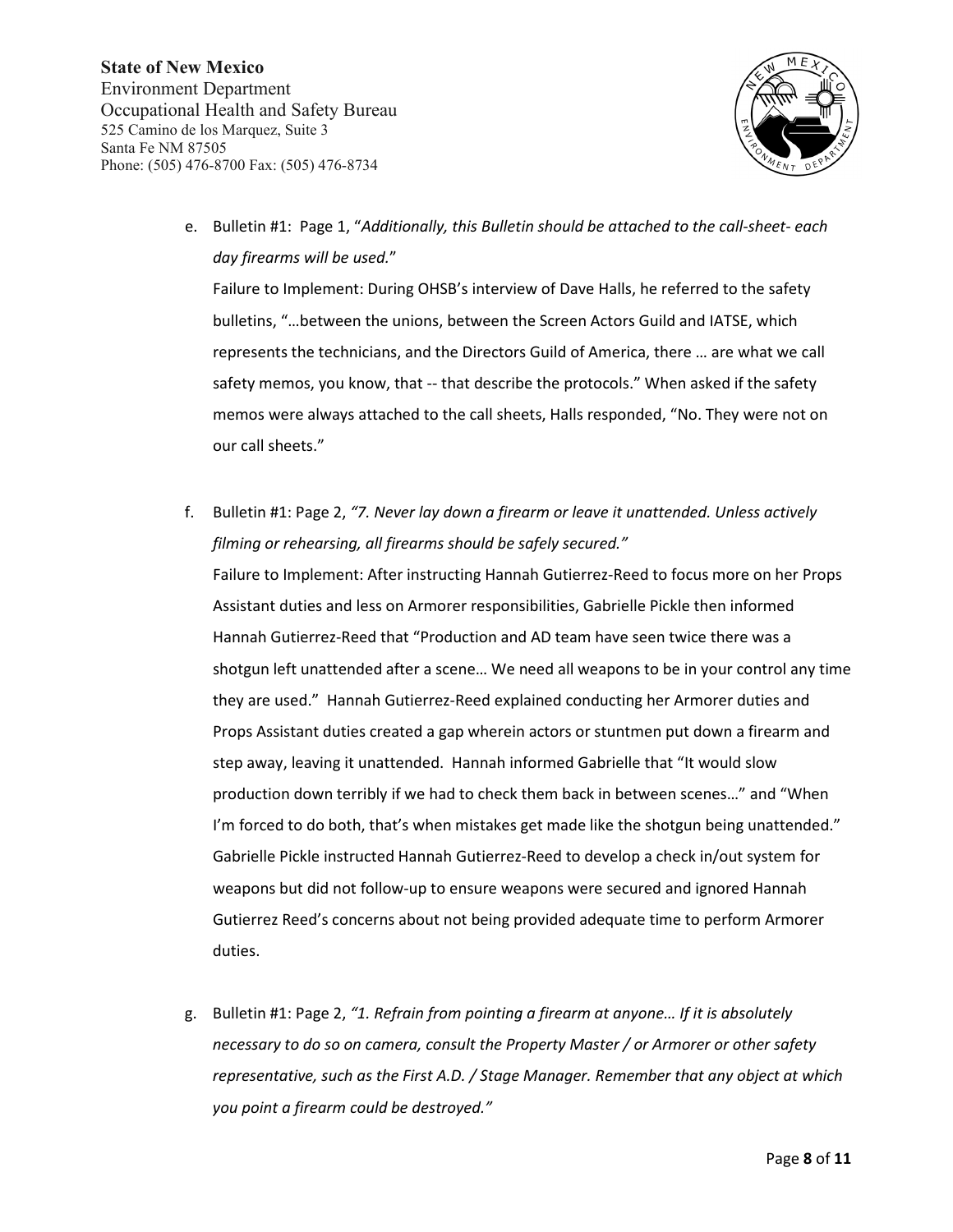

Failure to implement: Lane Luper stated that many camera shots had the firearms pointed and firing at the camera. Halyna Hutchins and Joel Souza were injured when a firearm was pointed in their direction, with Hutchins' injury resulting in death. Rust management representative Dave Halls was present prior to and at the time the firearm discharged a live round, severely injuring two crew members. As Rust's top-level management safety official, Mr. Halls did not consult with the Property Master or Armorer during or after the firearm was loaded, handed to the actor, and pointed toward crew members in order to determine that pointing the firearm at persons was "absolutely necessary."

h. Bulletin #1: Page 2, "*11…firearms are to be loaded just before they are used in a scene."* Failure to Implement: On the day Halyna Hutchins and Joel Souza were shot, the firearm was loaded and handed to Alec Baldwin during an informal rehearsal and prior to filming the scene involving the firearm.

22. Rust did not provide staff responsible for ensuring firearms safety with sufficient time to inspect ammunition received to ensure that no live rounds were present.

23. The first misfire, which occurred on October 16, 2021, presented a hazard to Sarah Zachary and any employees nearby. Rust failed to address the hazardous condition and reinforce adherence with their own protocols to protect workers.

24. Rust management, including Gabrielle Pickle and Row Walters, ignored concerns of firearm misfires on set according to statements taken by OHSB. Dave Halls, the Safety Coordinator, was present on set when the first accidental discharge occurred; Mr. Halls did not discuss the incident with staff, report the incident to Rust producers, review the incident as Safety Coordinator, ensure Sarah Zachary took appropriate actions with respect to safety protocols, or take any other corrective measures. According to employees interviewed, including Hannah Gutierrez-Reed, crew members verbally expressed their surprise and discomfort with Rust management's lack of action regarding the worksite safety issue.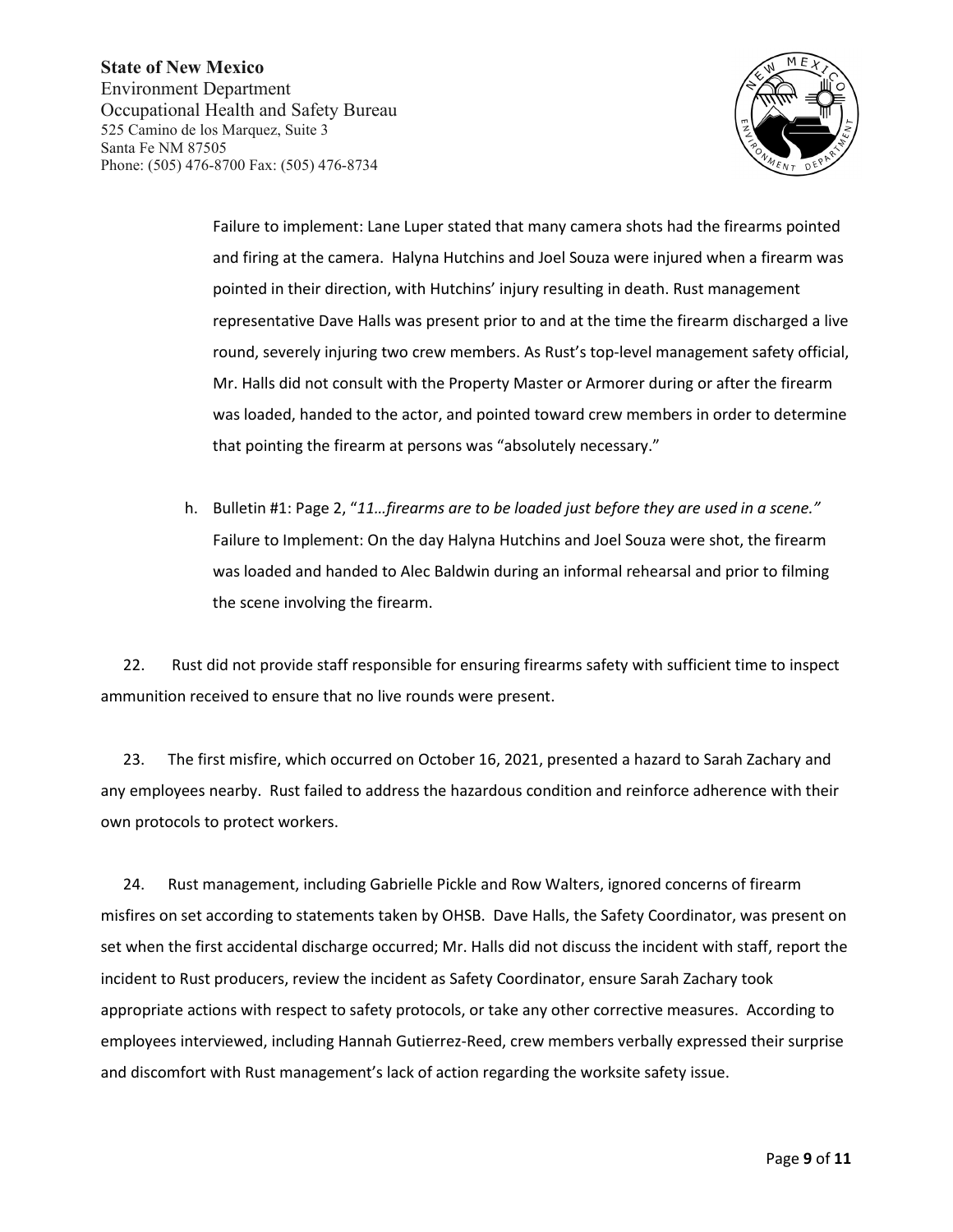

25. Rust initiated no investigative action for the second firearm misfire on October 16, 2021, beyond Hannah Gutierrez-Reed asking Blake Teixiera how it happened. Dave Halls was present during the incident and did not speak with either Hannah Gutierrez-Reed or Blake Teixiera. Lane Luper, 1<sup>st</sup> Assistant Camera, texted Row Walters informing her, "We've now had 3 accidental discharges. This is super unsafe." The third discharge involved a Special Effects "popper," which is a small explosive that simulates a bullet impact on a surface. Row Walters responded, "Accidental discharge on the firearms?" Luper responded, "Yeah 2 discharges today and 1 on week 1." Row Walters did not ask any additional questions to try to understand what had occurred. Despite being informed of the misfires, and that at least one employee expressed not feeling safe, Rust management took no corrective action.

26. Rust recognized the hazards associated with firearms and adopted safety bulletins that were designed to control and mitigate these hazards. Rust described these protocols as being enforced by the  $1<sup>st</sup>$ Assistant Director, who is the Safety Coordinator. Ryan Smith, Producer, also stated during the Closing Conference that all members of cast and crew have stop-work authority. Despite this, no corrective, investigative, or disciplinary action was taken after the first and second firearms misfires by any member of management. Dave Halls, 1<sup>st</sup> Assistant Director and Safety Coordinator, was physically present and witnessed these misfires, and chose not to take any corrective, investigative, or disciplinary action. When the Unit Production Manager, Row Walters, was informed by the Props Master and the 1<sup>st</sup> Assistant Camera that weapons misfires had occurred, Walters did not initiate any corrective, investigative or disciplinary action in accordance with Rust's safety procedures.

27. When the  $1<sup>st</sup>$  Assistant Camera resigned, informing management that there was an ongoing lack of firearms safe practices (among other labor issues) and that misfires had occurred, Rust management took no action to review or address worker safety concerns. When the Armorer had used most of their contractually limited "Armorer Days," they were issued a written instruction to focus less on their Armorer tasks and spend more time assisting the Props Department. When the Armorer expressed a need to ensure actors be able to safely handle a firearm with a holster, they were told by the Line Producer that the